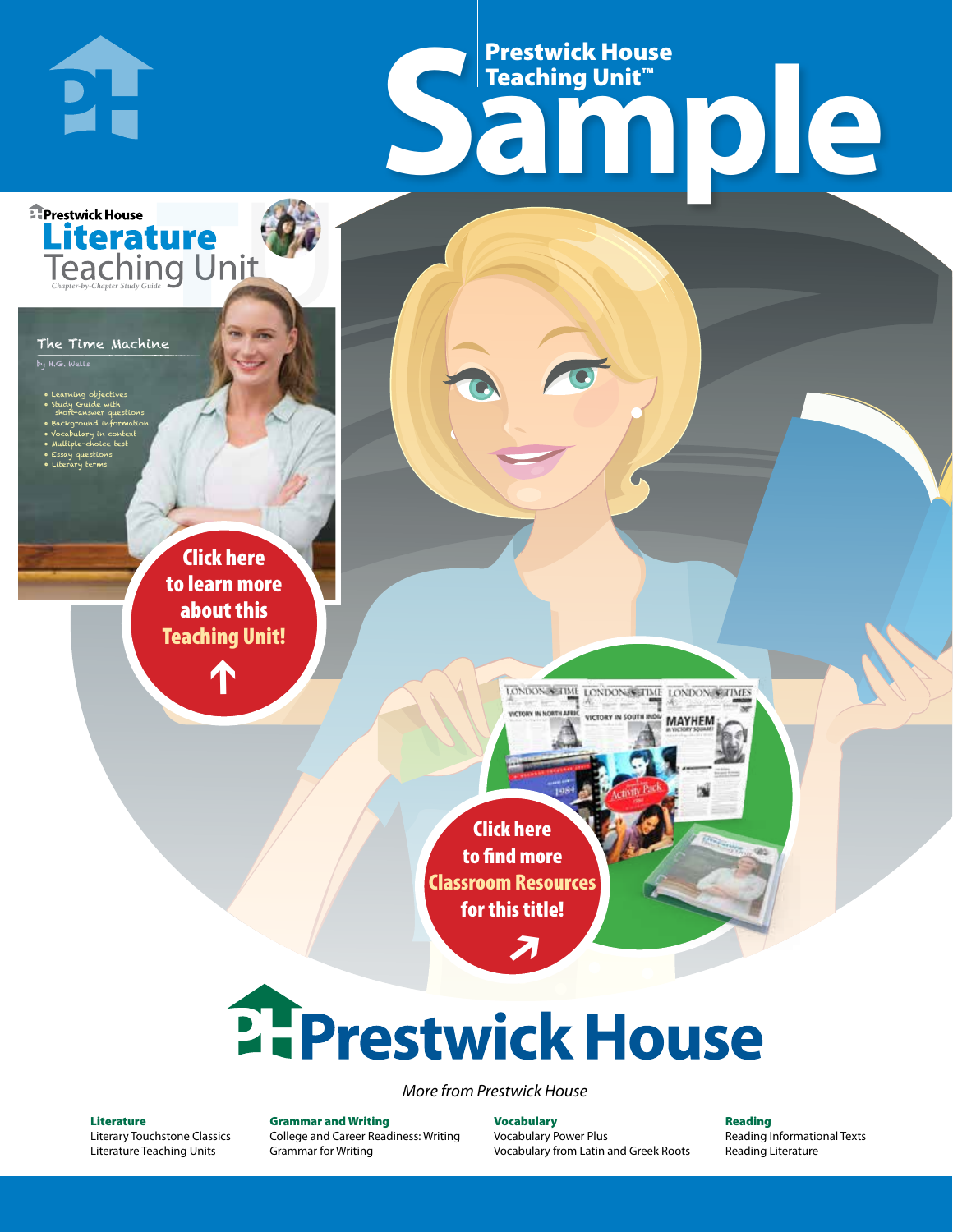

### by H.G. Wells

- Learning objectives
- Study Guide with short-answer questions
	- Background information
	- Vocabulary in context
		- Multiple-choice test
			- Essay questions
				- Literary terms

# **EFPrestwick House**

**P.O. Box 658, Clayton, DE 19938 www.prestwickhouse.com 800.932.4593**

**ISBN: 978-1-58049-047-4**

**Copyright ©1990 by Prestwick House Inc.**

**All rights reserved. No portion may be reproduced without permission in writing from the publisher.** 

**Item No: 301133**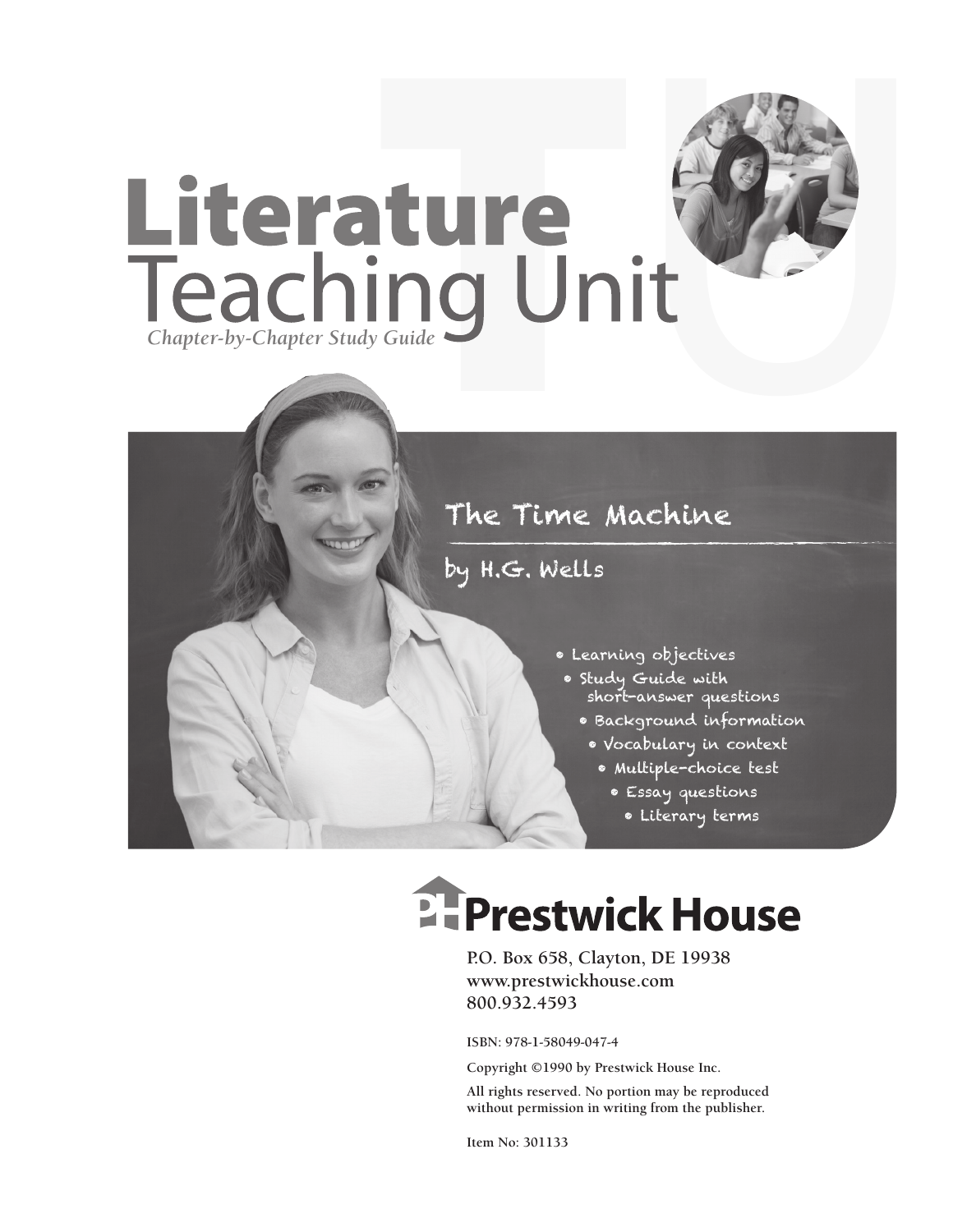#### **Introduction**

The setting for *The Time Machine* is London at about the turn of the twentieth century. Like many of his contemporaries, H.G. Wells was enthralled by the technological and scientific advances of his time. He could also envision, however, where these great strides forward might lead; and his speculations proved quite provocative and unsettling.

As Ray Bradbury and other later science fiction writers also do, Wells looks at disturbing conditions in his own society and projects what might result. In this regard, keep in mind the socio-economic conditions in England in the last decade of the nineteenth century. There are two classes, the rich and the poor. While the poor are condemned to labor underground in the mines and the factories, the rich are gaining more time, energy, and money to spend in the cultivation of leisurely pursuits. Looking through the telescope of history, where will it all end? H. G. Wells gives us his answer.

All references come from the Prestwick House Literary Touchstone Classics Edition of *The Time Machine*, copyright 2006.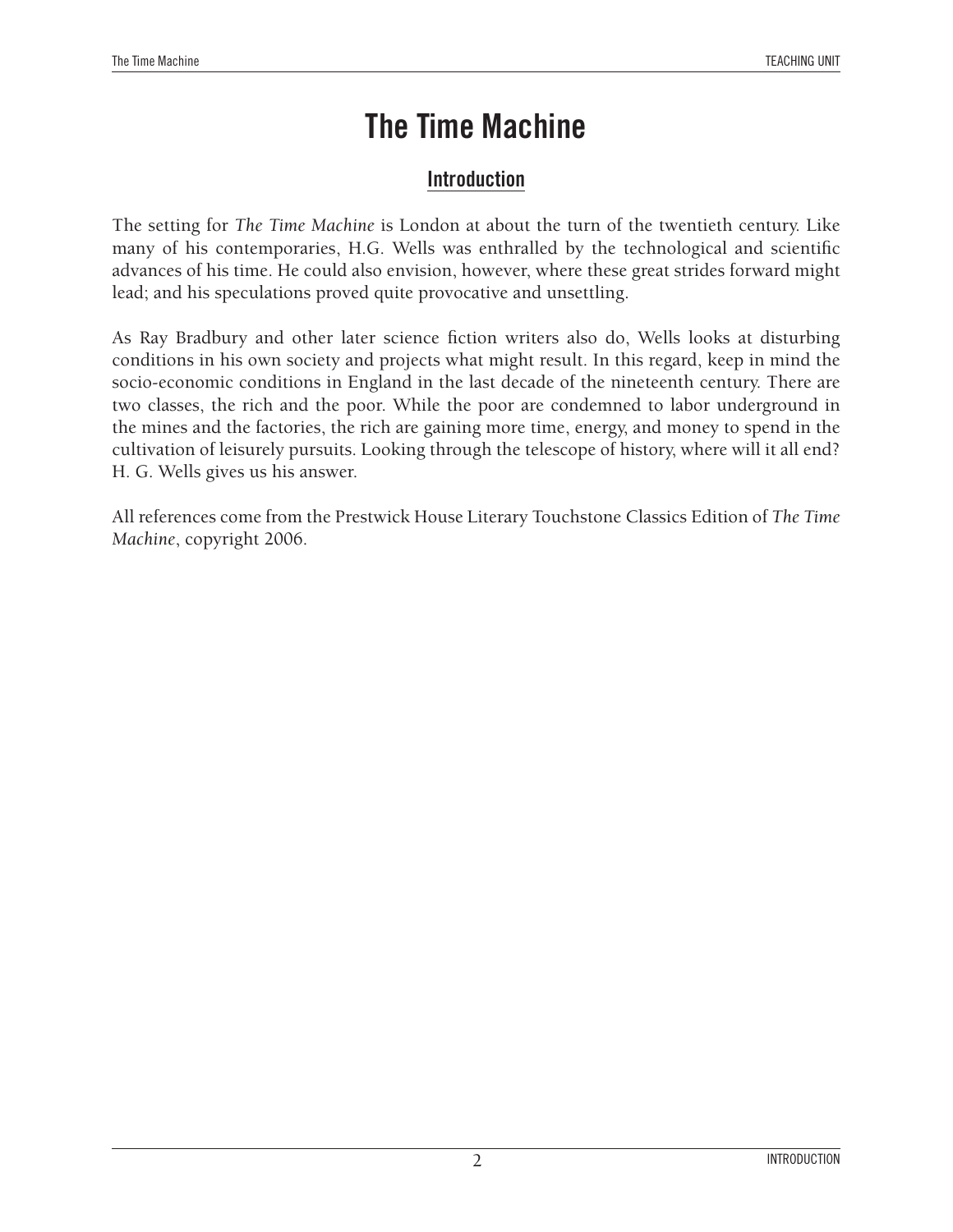#### **Objectives**

*By the end of this Unit, the student will be able to:*

- 1. recall and identify the events and characters in the narrative.
- 2. write a character analysis of
	- The Time Traveler
	- Weena
- 3. define the following literary terms and relate them to this story:
	- point of view
	- verisimilitude
	- realism
	- romanticism
	- foreshadowing
- 4. identify and discuss the following themes:
	- Man and other living organisms evolve as they adapt to a hostile environment.
	- Eventually, the class struggle will grow violent as the gap between the Haves and the Have-nots grows wider.
	- Civilized people will lose important characteristics such as intelligence, creativity, and combativeness, once they are no longer critical for their survival.
- 5. prove the following thesis by citing examples and comments from the book:
	- Technological progress will lead to a civilization that is able to subdue nature and reach an apex. As nature is subdued, however, humanity's energy and society will begin to decline because the need to fight to survive will no longer be present.
- 6. identify why, and in what ways this book is a good example of
	- science fiction
	- classic literature
- 7. cite specific examples from the book to discuss the balance of power between the Morlocks and the Eloi, and identify factors that may affect that balance.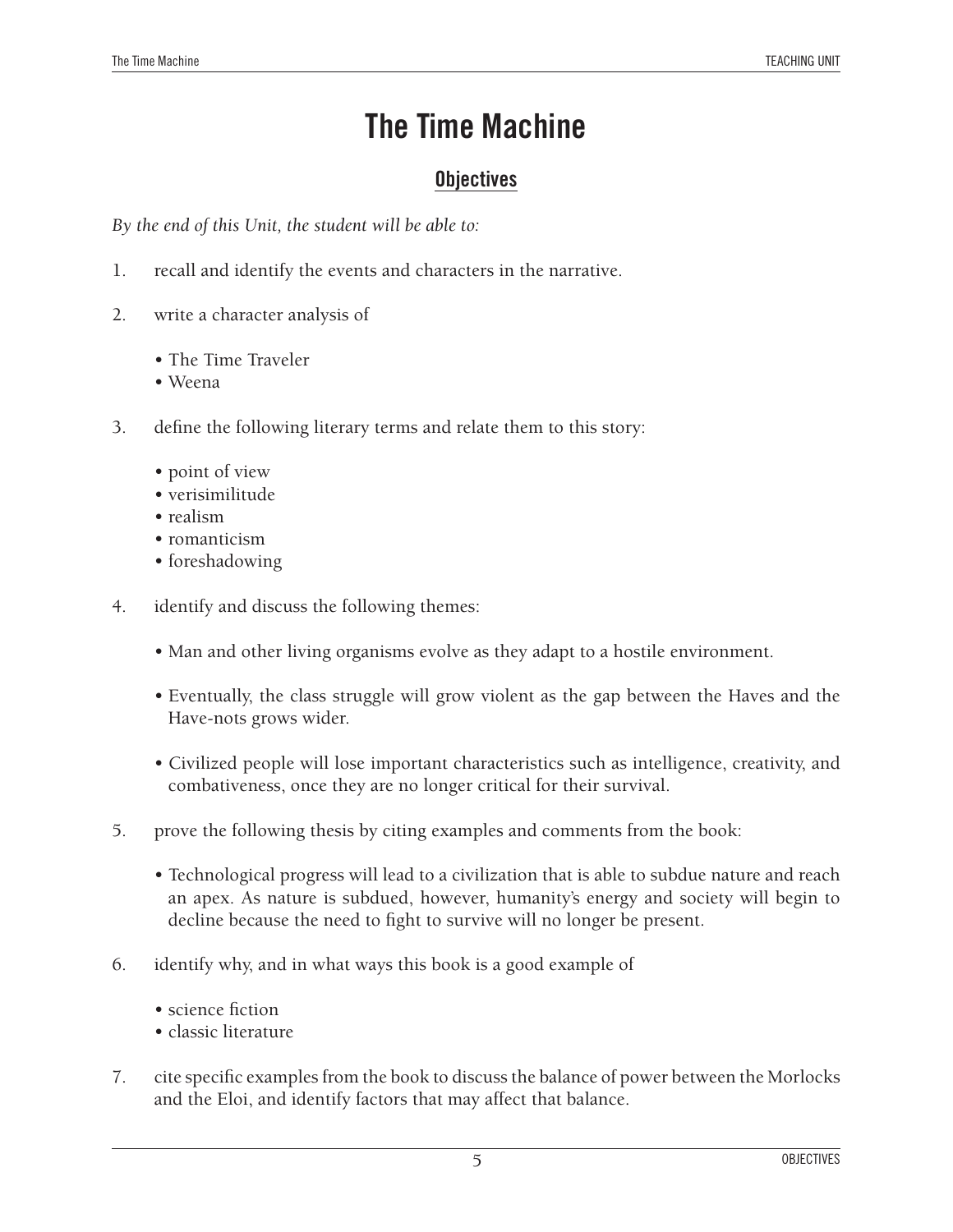#### **Questions for Essays and Discussion**

- 1. A major theme in this novel is that the continued exploitation of the masses by the aristocracy will result in disaster for everyone. Cite and compare actual historical events with the events in the story to support this thesis.
- 2. Discuss Wells's philosophical view on evolution. How and why does evolution take place?
- 3. Wells maintains that eventually humans will subdue nature. Define what he means by that, and give examples from the book to support your interpretation.
- 4. For science fiction stories to work, writers must convince us that what they describe is possible; that is, there must exist in their work an element of verisimilitude. In the first chapter, how does Wells convince readers to suspend their disbelief in regards to the time machine?
- 5. Discuss the two points of view in this story, and detail why and where each one is used.
- 6. Argue for or against the following point and refer to the story to support your contention:
	- Weena is unnecessary in this story, and is included only to bring in a romantic plot line.
- 7. Classic literature is said to be timeless because it deals with ideas of a permanent interest. Identify and discuss the ideas that make *The Time Machine* a literary classic.
- 8. Identify the ways in which power and fear affect the characters in this book. Cite examples from the story to demonstrate how Wells weaves the two concepts together throughout the novel.
- 9. Is the ending to this novel, in your opinion, satisfactory or unsatisfactory?
- 10. Write a detailed character sketch of either the Time Traveller or Weena.
- 11. Trace Wells's use of figurative language and types of imagery. Draw a conclusion about the purpose or effect of such figurative language in the novel.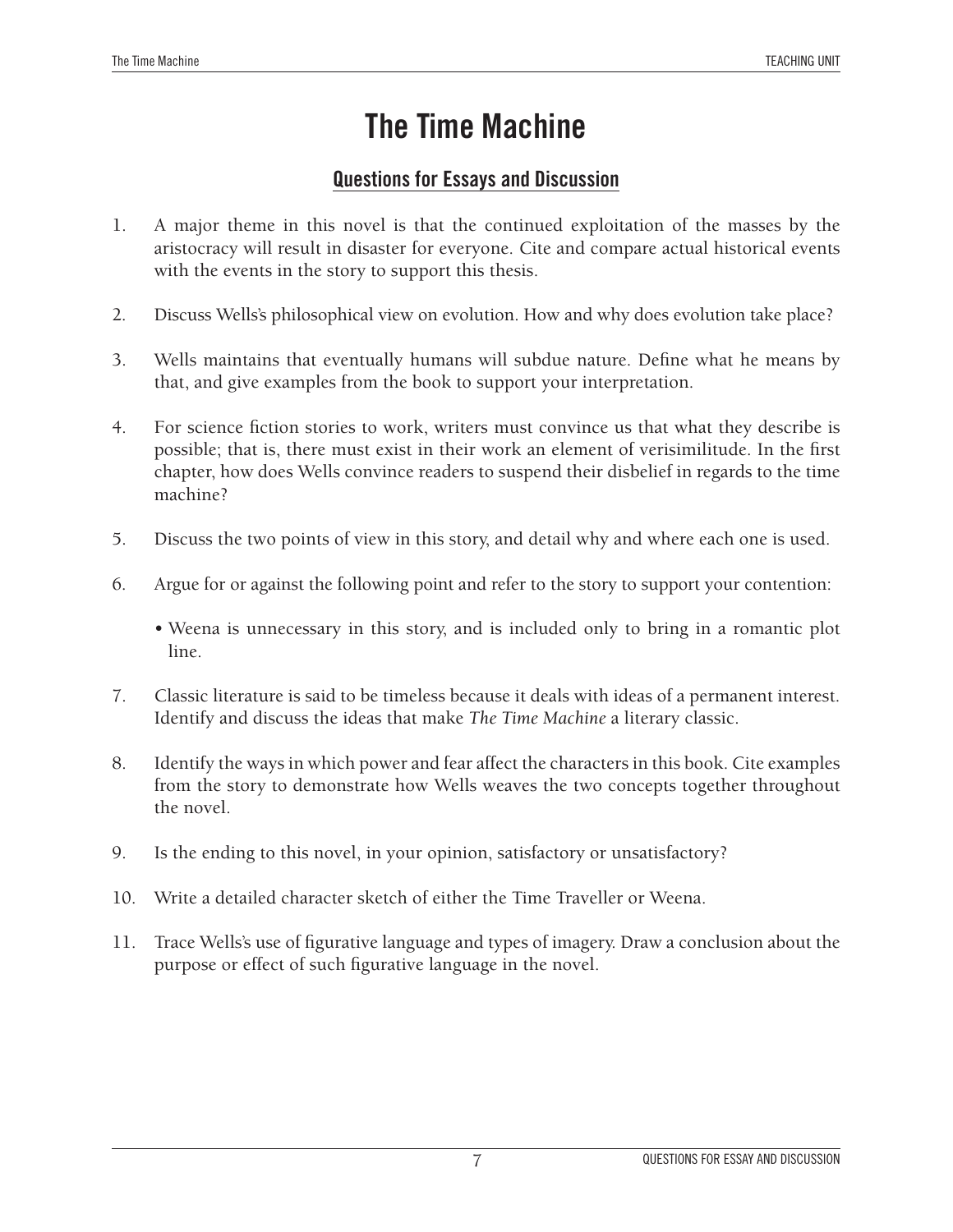| 3. | What defines existence?                                                    |
|----|----------------------------------------------------------------------------|
|    |                                                                            |
|    |                                                                            |
|    |                                                                            |
|    |                                                                            |
|    |                                                                            |
|    |                                                                            |
|    |                                                                            |
| 4. | Identify the characters in Chapter One.                                    |
|    |                                                                            |
|    |                                                                            |
|    |                                                                            |
|    |                                                                            |
|    |                                                                            |
|    |                                                                            |
|    |                                                                            |
| 5. | What is the significance of Filby's wink at the conclusion of Chapter Two? |
|    |                                                                            |
|    |                                                                            |
|    |                                                                            |
|    |                                                                            |
|    |                                                                            |
|    |                                                                            |
|    |                                                                            |
|    |                                                                            |
|    | What is the purpose of these first chapters?                               |
|    |                                                                            |
|    |                                                                            |
|    |                                                                            |
|    |                                                                            |
|    |                                                                            |
| 6. |                                                                            |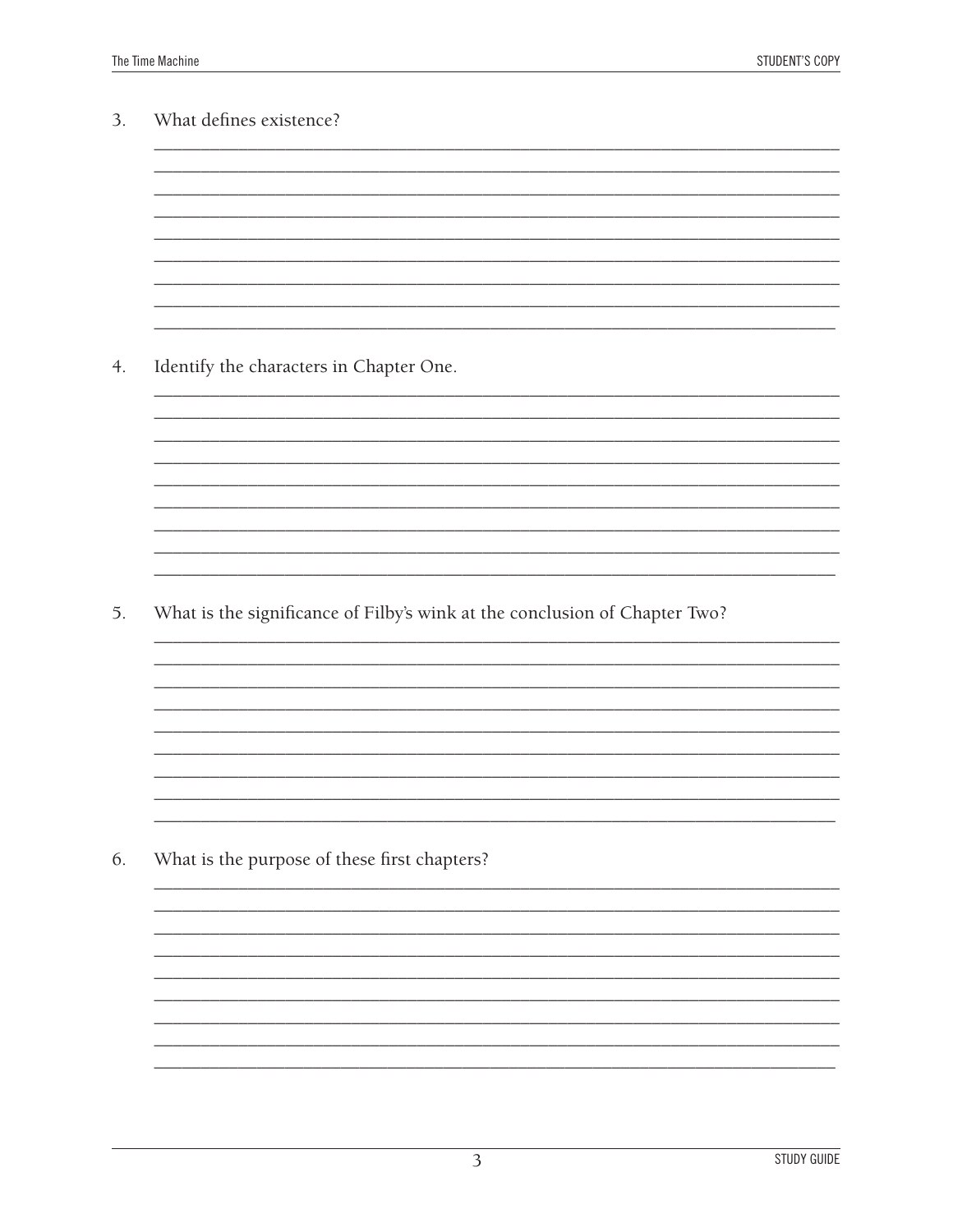**picturesque** – scenic, pleasing **portals** – doorways, entrances **posterity** – related to future generations **precipitous** – steep, abrupt **precocious** – intelligent, bright, gifted **proportionately** – in a corresponding size or degree **proprietary** – designating ownership **putrefaction** – rotting **quaintly** – strangely; prettily **rendering** – a depiction, representation **resolute** – firm, stubborn **rotundity** – plumpness **ruinous** – disastrous **slightness** – smallness, insignificance **speculation** – a rumor, assumption **subjugation** – the rule over; conquest **tentative** – not finalized **transverse** – slanting, sloping **unglazed** – unfinished **variegated** – multicolored **verification** – proof **visage** – features **waxen** – pale, sickly, colorless

1. Describe the first people the Time Traveller encounters.

2. In what year does the Time Traveller find himself and how does he know?

\_\_\_\_\_\_\_\_\_\_\_\_\_\_\_\_\_\_\_\_\_\_\_\_\_\_\_\_\_\_\_\_\_\_\_\_\_\_\_\_\_\_\_\_\_\_\_\_\_\_\_\_\_\_\_\_\_\_\_\_\_\_\_\_\_\_\_\_\_\_\_\_\_ \_\_\_\_\_\_\_\_\_\_\_\_\_\_\_\_\_\_\_\_\_\_\_\_\_\_\_\_\_\_\_\_\_\_\_\_\_\_\_\_\_\_\_\_\_\_\_\_\_\_\_\_\_\_\_\_\_\_\_\_\_\_\_\_\_\_\_\_\_\_\_\_\_ \_\_\_\_\_\_\_\_\_\_\_\_\_\_\_\_\_\_\_\_\_\_\_\_\_\_\_\_\_\_\_\_\_\_\_\_\_\_\_\_\_\_\_\_\_\_\_\_\_\_\_\_\_\_\_\_\_\_\_\_\_\_\_\_\_\_\_\_\_\_\_\_\_ \_\_\_\_\_\_\_\_\_\_\_\_\_\_\_\_\_\_\_\_\_\_\_\_\_\_\_\_\_\_\_\_\_\_\_\_\_\_\_\_\_\_\_\_\_\_\_\_\_\_\_\_\_\_\_\_\_\_\_\_\_\_\_\_\_\_\_\_\_\_\_\_\_ \_\_\_\_\_\_\_\_\_\_\_\_\_\_\_\_\_\_\_\_\_\_\_\_\_\_\_\_\_\_\_\_\_\_\_\_\_\_\_\_\_\_\_\_\_\_\_\_\_\_\_\_\_\_\_\_\_\_\_\_\_\_\_\_\_\_\_\_\_\_\_\_\_ \_\_\_\_\_\_\_\_\_\_\_\_\_\_\_\_\_\_\_\_\_\_\_\_\_\_\_\_\_\_\_\_\_\_\_\_\_\_\_\_\_\_\_\_\_\_\_\_\_\_\_\_\_\_\_\_\_\_\_\_\_\_\_\_\_\_\_\_\_\_\_\_\_ \_\_\_\_\_\_\_\_\_\_\_\_\_\_\_\_\_\_\_\_\_\_\_\_\_\_\_\_\_\_\_\_\_\_\_\_\_\_\_\_\_\_\_\_\_\_\_\_\_\_\_\_\_\_\_\_\_\_\_\_\_\_\_\_\_\_\_\_\_\_\_\_\_ \_\_\_\_\_\_\_\_\_\_\_\_\_\_\_\_\_\_\_\_\_\_\_\_\_\_\_\_\_\_\_\_\_\_\_\_\_\_\_\_\_\_\_\_\_\_\_\_\_\_\_\_\_\_\_\_\_\_\_\_\_\_\_\_\_\_\_\_\_\_\_\_\_

\_\_\_\_\_\_\_\_\_\_\_\_\_\_\_\_\_\_\_\_\_\_\_\_\_\_\_\_\_\_\_\_\_\_\_\_\_\_\_\_\_\_\_\_\_\_\_\_\_\_\_\_\_\_\_\_\_\_\_\_\_\_\_\_\_\_\_\_\_\_\_\_\_ \_\_\_\_\_\_\_\_\_\_\_\_\_\_\_\_\_\_\_\_\_\_\_\_\_\_\_\_\_\_\_\_\_\_\_\_\_\_\_\_\_\_\_\_\_\_\_\_\_\_\_\_\_\_\_\_\_\_\_\_\_\_\_\_\_\_\_\_\_\_\_\_\_ \_\_\_\_\_\_\_\_\_\_\_\_\_\_\_\_\_\_\_\_\_\_\_\_\_\_\_\_\_\_\_\_\_\_\_\_\_\_\_\_\_\_\_\_\_\_\_\_\_\_\_\_\_\_\_\_\_\_\_\_\_\_\_\_\_\_\_\_\_\_\_\_\_ \_\_\_\_\_\_\_\_\_\_\_\_\_\_\_\_\_\_\_\_\_\_\_\_\_\_\_\_\_\_\_\_\_\_\_\_\_\_\_\_\_\_\_\_\_\_\_\_\_\_\_\_\_\_\_\_\_\_\_\_\_\_\_\_\_\_\_\_\_\_\_\_\_ \_\_\_\_\_\_\_\_\_\_\_\_\_\_\_\_\_\_\_\_\_\_\_\_\_\_\_\_\_\_\_\_\_\_\_\_\_\_\_\_\_\_\_\_\_\_\_\_\_\_\_\_\_\_\_\_\_\_\_\_\_\_\_\_\_\_\_\_\_\_\_\_\_ \_\_\_\_\_\_\_\_\_\_\_\_\_\_\_\_\_\_\_\_\_\_\_\_\_\_\_\_\_\_\_\_\_\_\_\_\_\_\_\_\_\_\_\_\_\_\_\_\_\_\_\_\_\_\_\_\_\_\_\_\_\_\_\_\_\_\_\_\_\_\_\_\_ \_\_\_\_\_\_\_\_\_\_\_\_\_\_\_\_\_\_\_\_\_\_\_\_\_\_\_\_\_\_\_\_\_\_\_\_\_\_\_\_\_\_\_\_\_\_\_\_\_\_\_\_\_\_\_\_\_\_\_\_\_\_\_\_\_\_\_\_\_\_\_\_\_ \_\_\_\_\_\_\_\_\_\_\_\_\_\_\_\_\_\_\_\_\_\_\_\_\_\_\_\_\_\_\_\_\_\_\_\_\_\_\_\_\_\_\_\_\_\_\_\_\_\_\_\_\_\_\_\_\_\_\_\_\_\_\_\_\_\_\_\_\_\_\_\_\_